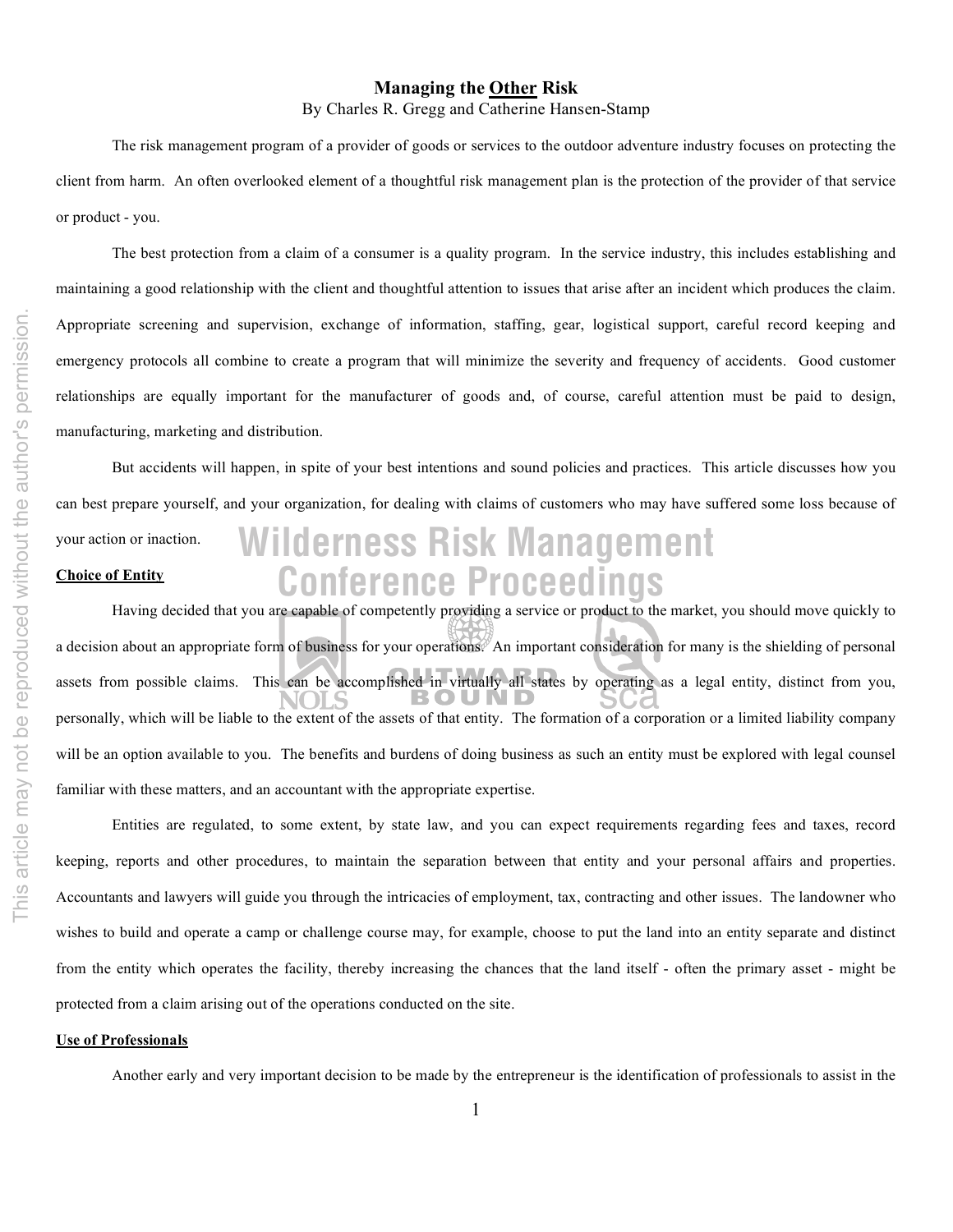operation. Such professionals include experts in insurance, law, accounting, and, in some circumstances, medical, engineering and public relations. Establishing early relationships with persons in these and other fields will serve you well, particularly in the event of a crisis which requires some background knowledge of your operation.

Your lawyer will help you with the formation of your business, including contracts, permits and licenses and other relationships which may have legal ramifications. The accountant, too, will assist in the early stages of your development and will be available for consultation regarding tax and other matters. A reliable insurance agent to effectively interpret the mysteries of the insurance industry will help you choose insurance which is appropriate for your business. If medical screening and the prospect of delivery of medical care might be a part of your operation, a physician who understands your program and your clientele will be an important asset to you. Public relations expertise is invaluable if you must respond to media inquiries, or craft a press release, regarding an incident which may reflect on your organization.

#### **Shifting or Allocating Liability through Written Agreements**

A major component of your protection plan will be the development of strategies, and documents, which avoid or allocate liability for claims which may arise.

## **1. Insurance**

# **Wilderness Risk Management** As already mentioned, insurance is an essential consideration. An insurance contract is basically an indemnity agreement

As aiready mentioned, insurance is an essential consideration. An insurance contract is basically an indemnity agreement<br>(the insurance company agrees to protect you from claims brought by others). Take the time to determi your organization – both in the amount and type of coverage. Work with an insurance company that understands your industry, and can assist you in finding the most appropriate coverages for your operation. Coverages to consider include general liability, workers compensation and directors and officers liability. Understand the requirements of your policy coverage; for example, when and if you must give your insurance company notice of a claim; or, whether your insurance company requires you to use a written agreement with your clients. Understand your insurance policy agreement. If you have questions about coverage, work with your legal and insurance counsel to understand the coverage. Ask your insurance representative for written confirmation of coverage questions.

### **2. Participant Agreements – Release, Indemnity, Assumption of Risks**

In the service industry, releases, indemnities and the assumption of risks are often set out in an agreement between you and the client - referred to collectively here, as a "Participant Agreement". This may be the most important document in your file cabinet, so be sure you are counseled well regarding its contents and effectiveness.

As discussed in our recent Law Review articles, 'Is it Really Worth the Paper Its Written On?', (Releases & Related Documents, Parts I and II, contained in the Fall and Winter 2003 issues) this document, should, among other things, describe the activities and risks of the offered service, contain an acknowledgment and assumption of these risks, and, if appropriate (considering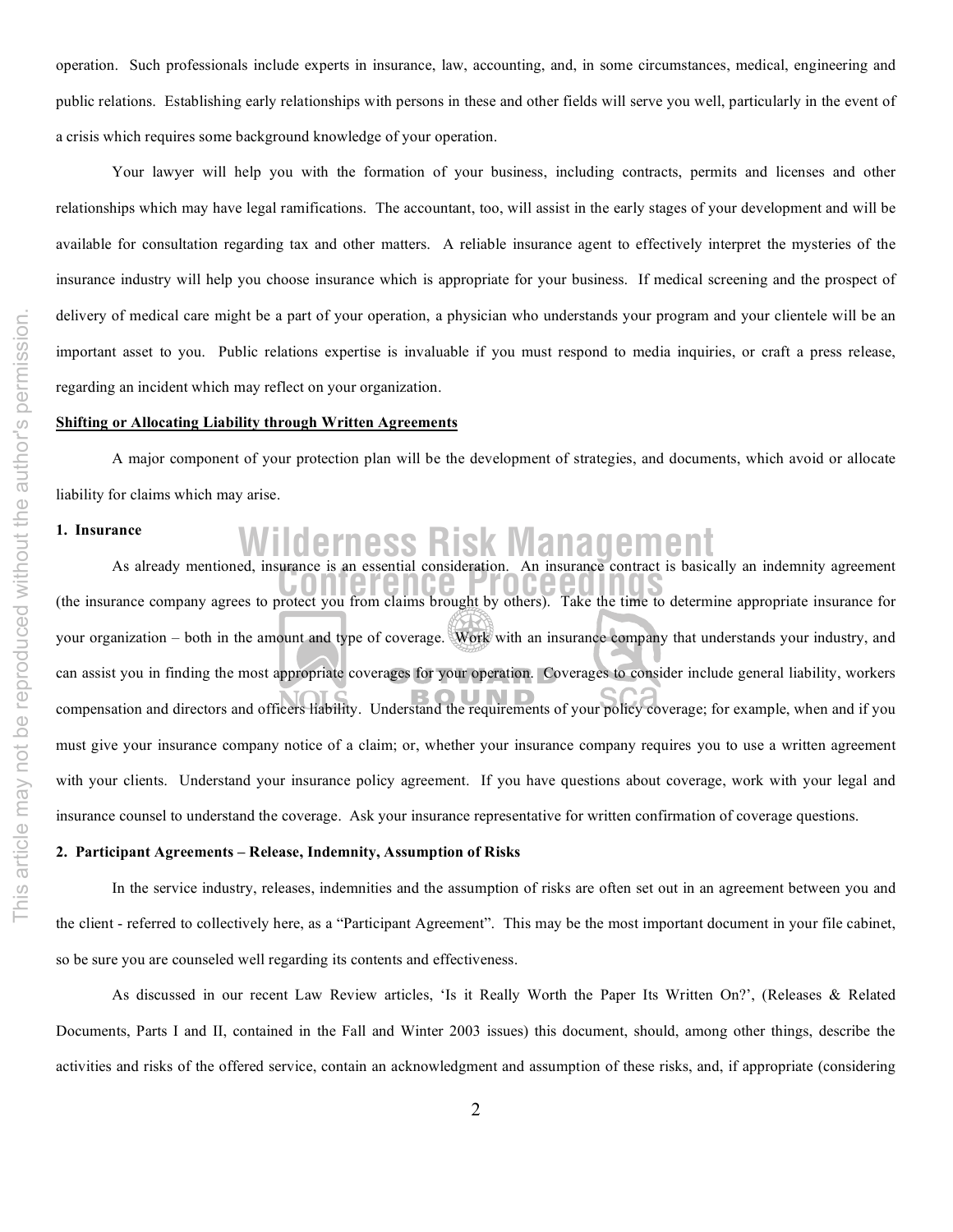issues of state or federal law), contain an agreement of release and indemnity. These, agreements, if well crafted by a knowledgeable attorney, may discourage claims and ultimately avoid liability for such claims. State laws vary, of course, and you will find that protection of claims of minors is a particular challenge. Do not expect to be released from liability for gross negligence or intentional misconduct.

Some form of agreement (e.g. release and/or assumption of risks) may also be used by those in the business of manufacturing, distributing or otherwise selling or renting recreational products (e.g., ski rental equipment). Warranties, instructions and warnings and disclaimers associated with products are also important elements of protection for those who manufacture, distribute, sell and rent such items. Varying state, and applicable federal law impact the drafting and ultimate enforceability of these documents, and requires work with experienced legal counsel.

## **Staffing considerations**

If you choose to use employees or independent contractors to staff your activities and programs, or some combination of both, important considerations come into play.

Legal counsel, versed in both state and rederal law, to assist in developing your agreements and policies.<br>
these documents and policies can lead to increased and oftentimes needless exposure for the organization. and fair and consistent handling of employment issues, including procedures for hiring and firing employees. Work with informed Regarding employees, consider the value of employment agreements, employee handbooks, workers' compensation coverage legal counsel, versed in both state and federal law, to assist in developing your agreements and policies. Failure to thoughtfully draft

Regarding independent contractors, take the time to develop written agreements between your organization and the independent contractor, with assistance from informed legal counsel. These agreements can, among other things, define the relative responsibilities and liabilities between the parties, require the contractor to secure insurance and add the organization as an additional insured, and include an agreement of indemnity, whereby the contractor agrees to indemnify the organization in the event of a subsequent claim or lawsuit.

Work with your legal counsel to understand the critical differences between employees and independent contractors, and how to preserve and protect those different relationships. See our Law Review article 'Staffing Issues in Adventure/Outdoor Programming' (Summer 2001 issue) discussing these general concepts in more detail.

## **Internal Policies and Procedures, including Emergency Response and Risk Management Plans**

Think carefully about your internal policies and procedures both written and unwritten. These policies and procedures can be vital to assist you in protecting your organization in the event of a claim or lawsuit. Importantly, an emergency response or 'crisis' response plan is vital to minimizing loss or injury to your participants in the event of an incident on your program. In addition, the effective development, use and implementation of a well thought out crisis response plan can assist the organization in defending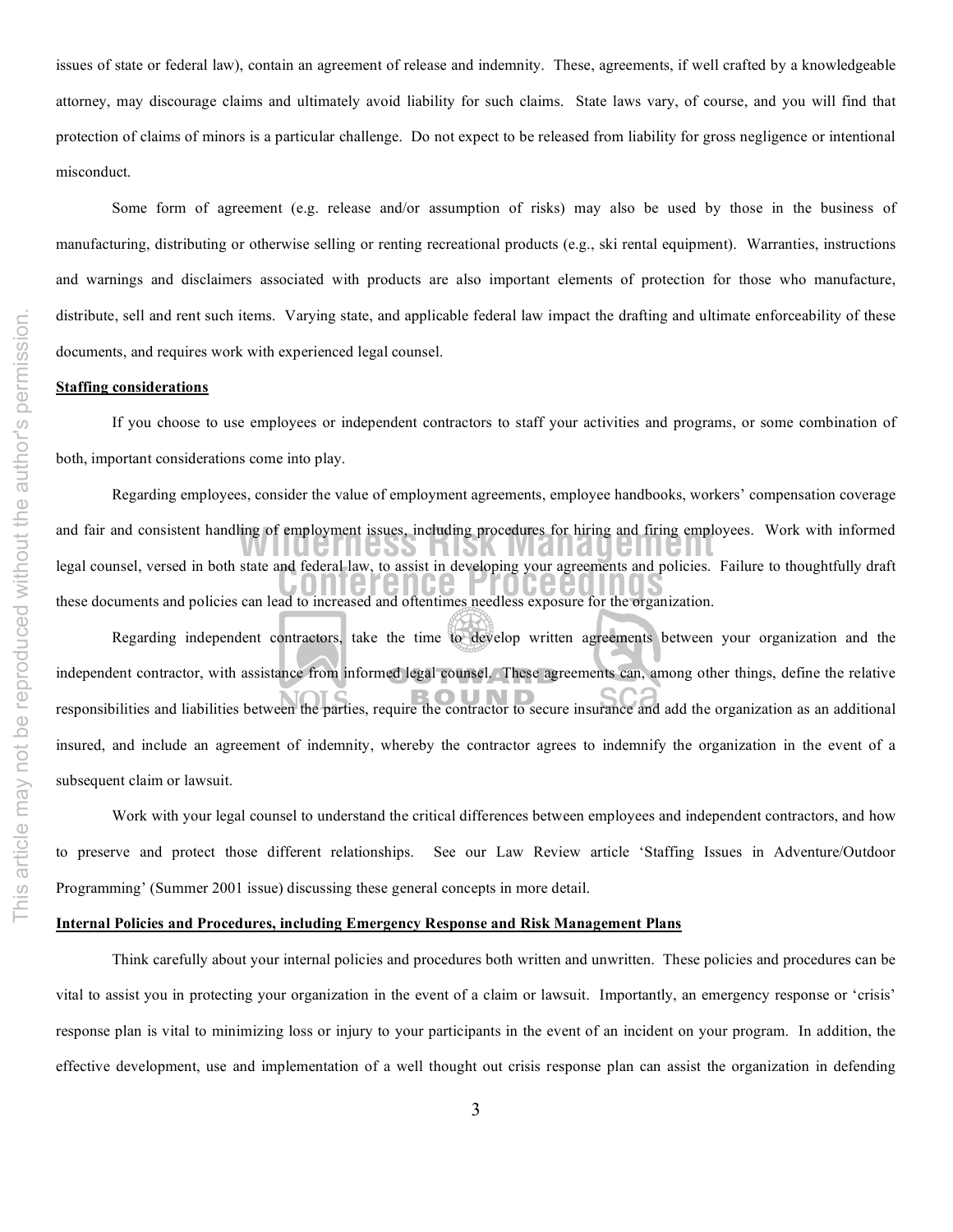claims emanating from the incident. The same can be said for an effectively drafted and regularly reviewed risk management plan. Policies, procedures, guidelines and manuals, providing direction for staff and focus for activities or other matters are important as well.

However, organizations must carefully and thoughtfully develop these policies, understanding some important ramifications. If a lawsuit is ever filed, attorneys for the plaintiff (complaining party) can seek, through the 'discovery' process, to review an organization's written documents. Those documents can be reviewed by legal counsel, unless there is sufficient reason to prevent disclosure (for example, the documents are protected by a privilege). If the organization's internal policies have not been followed, or been ignored, in the particular case, it can lead to serious problems in litigation, greatly increasing potential exposure for the organization. Regularly review these policies and how they are crafted, and work with your legal counsel to consider these important ramifications.

### **Standards & Practices in the Industry**

simply the accepted "way to do things" in a particular industry. Standards can include generally accepted practices. 'Guidelines' can<br>he just that: or, can include accepted practices, depending upon how the quidelines are apply to its programming (see discussion, above), standards or practices developed by an accrediting or certifying organization or<br>
and the control in the state of the state of the state of the state of the state of the st Terms like 'standards', 'guidelines' and 'policies' are used loosely in the outdoor industry, and are important to clarify here. 'Standards' can include those established by law (such as state or federal statutes), internal standards developed by an organization to be just that; or, can include accepted practices, depending upon how the guidelines are interpreted.

Standards, practices and the like (collectively 'standards'), including those developed internally developed by an organization, can be used in a legal setting to establish liability or provide evidence of liability. For example, in determining whether an individual or organization breached a duty of care, the court or jury can look to (e.g.) the organization's own internal standards. They may look to large programs to cite examples of reasonable conduct, or look to other evidence of standards (e.g. accreditation standards or practices). This is generally done through the use of expert testimony.

Standards can be rigid and exact, or general and flexible. If developing internal standards or policies, understand that whether you term it a standard, practice, guideline or something else, in the event of litigation, it will probably be interpreted in a way consistent with the context in which it is used. For example, if it is called a guideline, but people are told that it must be followed, it may be viewed as a mandatory requirement. As a result, give careful thought to the wording and structure of any standards or polices that your organization puts in writing.

Take the time to understand the standards or practices (including laws, see below) that may potentially apply to your industry niche. If you don't follow certain standards or practices, be prepared to explain why you don't, in the event you are confronted with those standards or practices in litigation. Consider the potential value in seeking accreditation or certification with the services you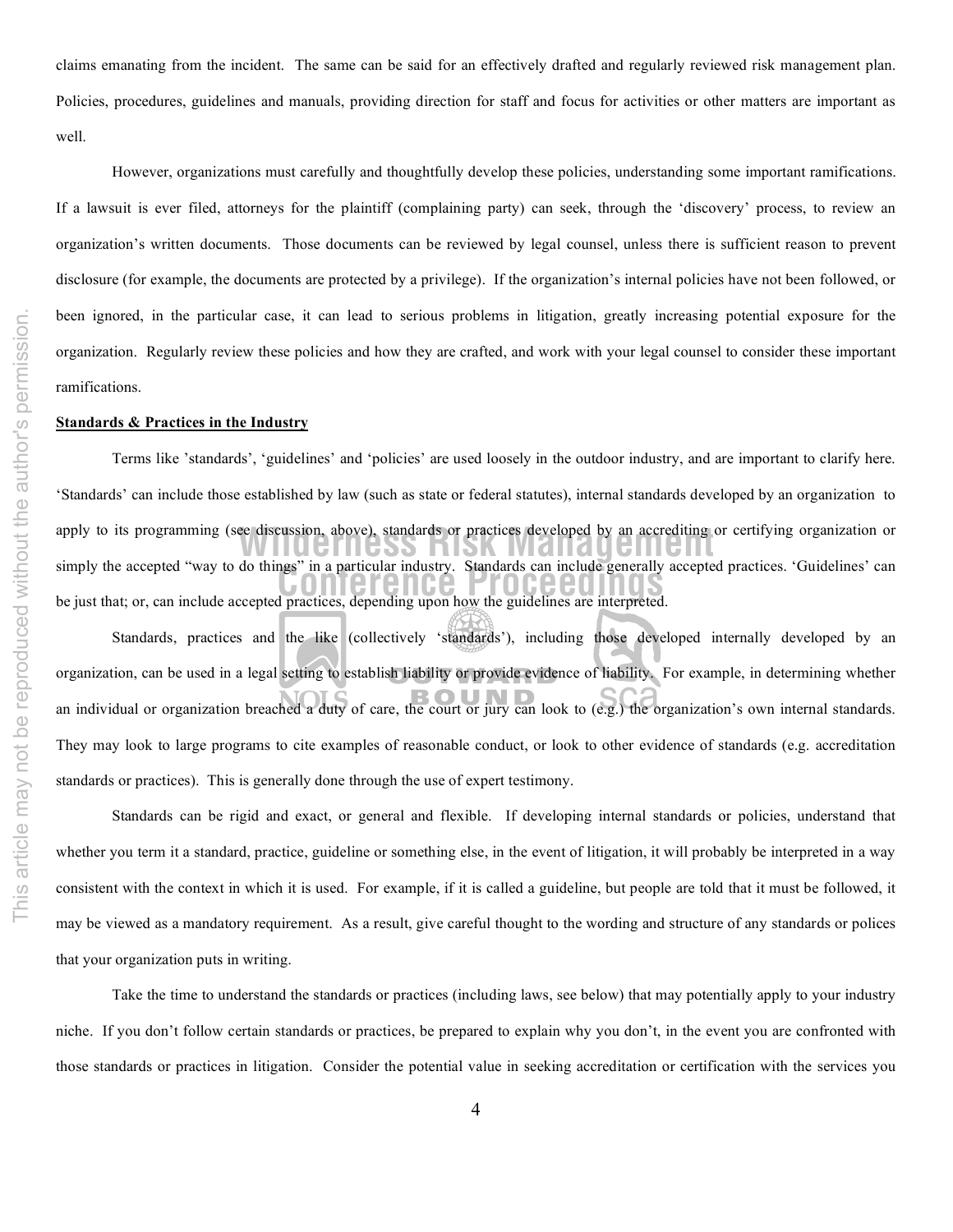provide and/or products you sell. Is such accreditation or certification required or voluntary? Will it provide you with an opportunity to examine important risk management issues for your organization, or a 'road map' for addressing important issues? Again, if you do choose to seek accreditation or certification, be prepared to honor the practices or standards you have agreed to follow, for the reasons discussed above.

Consider carefully what may be viewed as a standard in your industry. Courts have sometimes found an entire industry negligent in the conduct of a standard or practice. Therefore, the way "everybody is doing it" may not always be the best way. In other words, consider the bandwagon before jumping aboard. If you don't agree with voluntary standards or practices developing in your industry, get involved and assist in changing those standards or practices**.**

# **Documentation and Records**

**Example 19 and replacement**, or records documenting an injury in the field. Documentation and record keeping is vital to protecting your organization from loss. Again, if someone claims they were hurt while participating in an organization's program or activity or as a result of using a manufacturer's product, the individual's loss or injury can ultimately result in loss to the organization. In this event, a service provider or product sellers' liability exposure can be greatly increased if they have failed to keep accurate records. In the case of service providers, for example, records reflecting

Weaknesses in record-keeping can lead to serious losses, even in the absence or injury to individuals partaking or your<br>service or product. For example, failure to keep accurate corporate records and minutes, and failure t Weaknesses in record-keeping can lead to serious losses, even in the absence of injury to individuals partaking of your can result in a court 'piercing the corporate veil' to obtain, for example, personal assets of an individual associated with the entity, in the event of a claim or lawsuit. Failure to keep accurate tax records and documentation can result in increased tax liability (or penalties) in the event or an audit or otherwise. Failure to keep accurate documentation on employee hiring, firing or other disputes can result in lengthy litigation and potential loss to the organization. Failure to apply for applicable patents, and keep valuable records of these official documents can result in the loss of important protection to your company's unique material.

## **Understanding and Adhering to Applicable Laws**

It is critical that the organization understand the laws, both state and federal, that apply to its operation. Laws that apply to those providing a recreation or adventure service are different, to some degree, from those that apply to manufacturers and other 'sellers' of recreational products. Take the time to wisely use your professional advisors (legal, accounting, tax, medical) to understand how to understand and comply with these laws. For example, tax laws, the Americans with Disabilities Act and state disability laws, OSHA and HIPAA are some important laws. For product sellers consider, among others, state products liability laws and consumer protection acts (including the Federal Consumer Product Safety Act). For those who may use volunteers in their operation and/or who may operate as a non-profit corporation, federal and state immunity laws and doctrines provide important